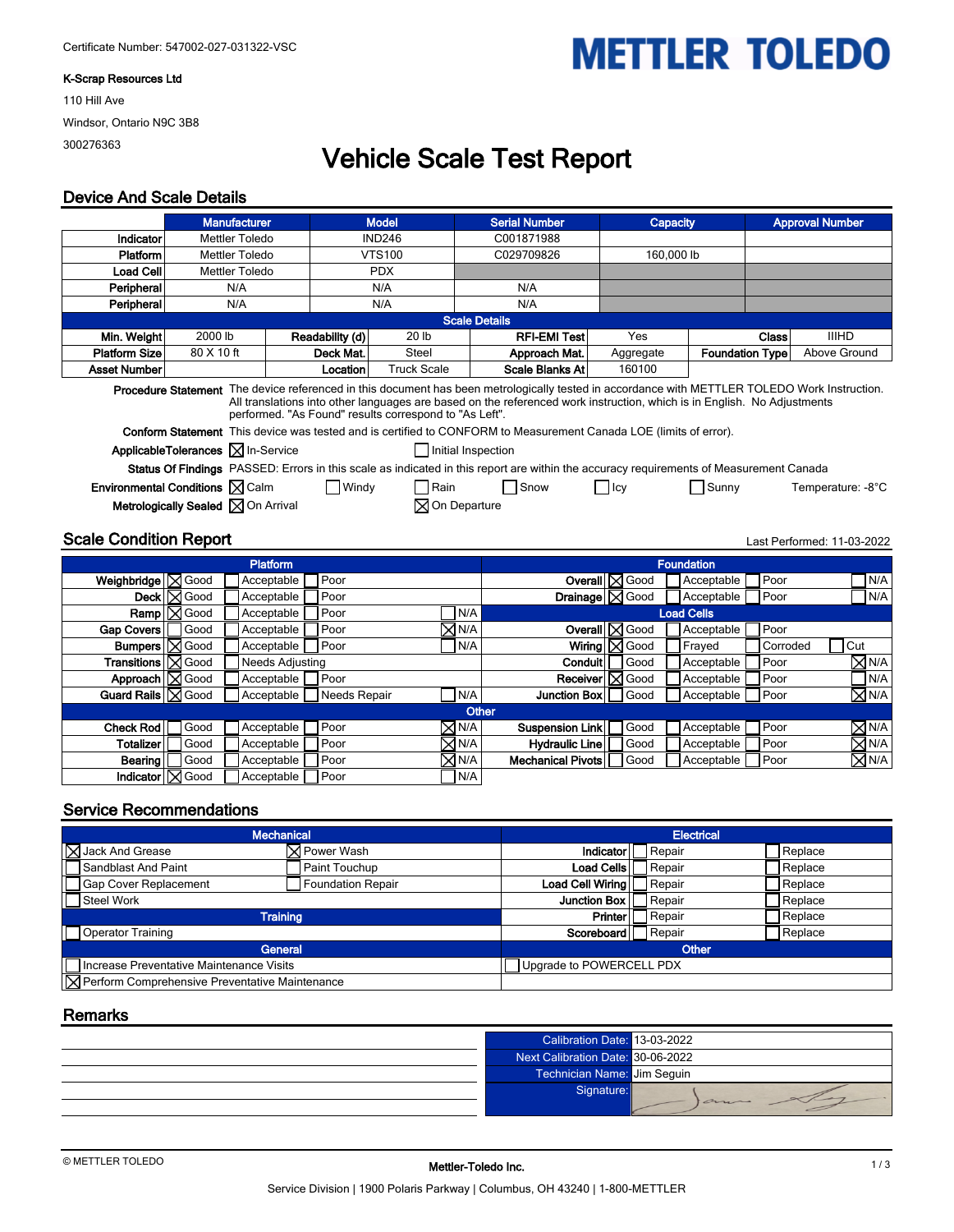# **METTLER TOLEDO Service**

### **Linearity Test**

|         |                       | <b>As Found</b> |                 |                        |  |         | As Left |                        |     |
|---------|-----------------------|-----------------|-----------------|------------------------|--|---------|---------|------------------------|-----|
|         | <b>Weight Applied</b> | Reading         | <b>Error</b>    | <b>Allowable Error</b> |  | Reading | Error   | <b>Allowable Error</b> |     |
| Zero 1  | 0 <sub>lb</sub>       | 0 <sub>lb</sub> | 0 <sub>lb</sub> | 20 lb                  |  | N/A     | N/A     | N/A                    | N/A |
| 2       | 4.400 lb              | 4.400 lb        | 0 <sub>lb</sub> | 20 <sub>1b</sub>       |  | N/A     | N/A     | N/A                    | N/A |
| 3       | 8,820 lb              | 8,820 lb        | 0 <sub>lb</sub> | 20 <sub>1b</sub>       |  | N/A     | N/A     | N/A                    | N/A |
| 4       | 13,220 lb             | 13,220 lb       | 0 <sub>lb</sub> | 40 lb                  |  | N/A     | N/A     | N/A                    | N/A |
| 5       | 17.640 lb             | 17.640 lb       | 0 <sub>lb</sub> | 40 lb                  |  | N/A     | N/A     | N/A                    | N/A |
| Max (x) | 22,060 lb             | 22,060 lb       | 0 <sub>lb</sub> | 40 lb                  |  | N/A     | N/A     | N/A                    | N/A |
| 5       | 17,640 lb             | 17,640 lb       | 0 <sub>lb</sub> | 40 lb                  |  | N/A     | N/A     | N/A                    | N/A |
| 4       | 13,220 lb             | 13,220 lb       | 0 <sub>lb</sub> | 40 lb                  |  | N/A     | N/A     | N/A                    | N/A |
| 3       | 8.820 lb              | 8,820 lb        | 0 <sub>lb</sub> | 20 <sub>1b</sub>       |  | N/A     | N/A     | N/A                    | N/A |
| 2       | 4.400 lb              | 4.400 lb        | 0 <sub>lb</sub> | 20 <sub>1b</sub>       |  | N/A     | N/A     | N/A                    | N/A |
| Zero 1  | 0 <sub>lb</sub>       | 0 <sub>lb</sub> | 0 <sub>lb</sub> | 20 <sub>1b</sub>       |  | N/A     | N/A     | N/A                    | N/A |

### **Strain Load Test**

| Weight of<br><b>Empty Truck</b> | Amount of<br><b>Test Weights</b> | Indication of<br><b>Truck and Weights</b> | Error on<br><b>Test Weights Only</b> | <b>Allowable Error</b> |  |
|---------------------------------|----------------------------------|-------------------------------------------|--------------------------------------|------------------------|--|
| 29,780 lb                       | 22,060 lb                        | 51,840 lb                                 | 0 lb                                 | 40 lb                  |  |

## **Shift Test #1 (Single Platform Sections Only)**



#### **Location of Scale House**

|                |                 |       | Test Load: 51,840 lb |                 |             |         |         |       |               |       |             |       |
|----------------|-----------------|-------|----------------------|-----------------|-------------|---------|---------|-------|---------------|-------|-------------|-------|
|                | <b>As Found</b> |       |                      |                 |             | As Left |         |       |               |       |             |       |
|                | Far             |       |                      | <b>Middle</b>   | <b>Near</b> |         | Far     |       | <b>Middle</b> |       | <b>Near</b> |       |
|                | Reading         | Error | Reading              | Error           | Reading     | Error   | Reading | Error | Reading       | Error | Reading     | Error |
|                |                 |       | 51,840 lb            | 0 <sub>lb</sub> |             |         |         |       | N/A           | N/A   |             |       |
| 2              |                 |       | 51,840 lb            | 0 <sub>lb</sub> |             |         |         |       | N/A           | N/A   |             |       |
| 3 <sup>1</sup> |                 |       | 51,840 lb            | 0 <sub>lb</sub> |             |         |         |       | N/A           | N/A   |             |       |
| $\vert$        |                 |       | 51,840 lb            | 0 <sub>lb</sub> |             |         |         |       | N/A           | N/A   |             |       |
| 5 <sup>1</sup> |                 |       | 51,840 lb            | 0 <sub>lb</sub> |             |         |         |       | N/A           | N/A   |             |       |
| 6 <sub>h</sub> |                 |       | 51,840 lb            | 0 <sub>lb</sub> |             |         |         |       | N/A           | N/A   |             |       |

|                          | <b>As Found</b> | As Left |
|--------------------------|-----------------|---------|
| Range Of Results         | 0 <sub>lb</sub> | N/A     |
| Allowable Error          | 80 lb           | N/A     |
| <b>Within Tolerances</b> |                 | N/A     |

#### **Reference Weights**

| Weight Set | <b>Traceability Number</b> | <b>Class ASTM/OIML</b> | <b>Calibration Date</b> | <b>Calibration Due Date</b> |
|------------|----------------------------|------------------------|-------------------------|-----------------------------|
| A1 - A20   | 408974                     | ASTM 5                 | 17-03-2021              | റററ<br>$\sim$<br>ב∠∪∠-י     |